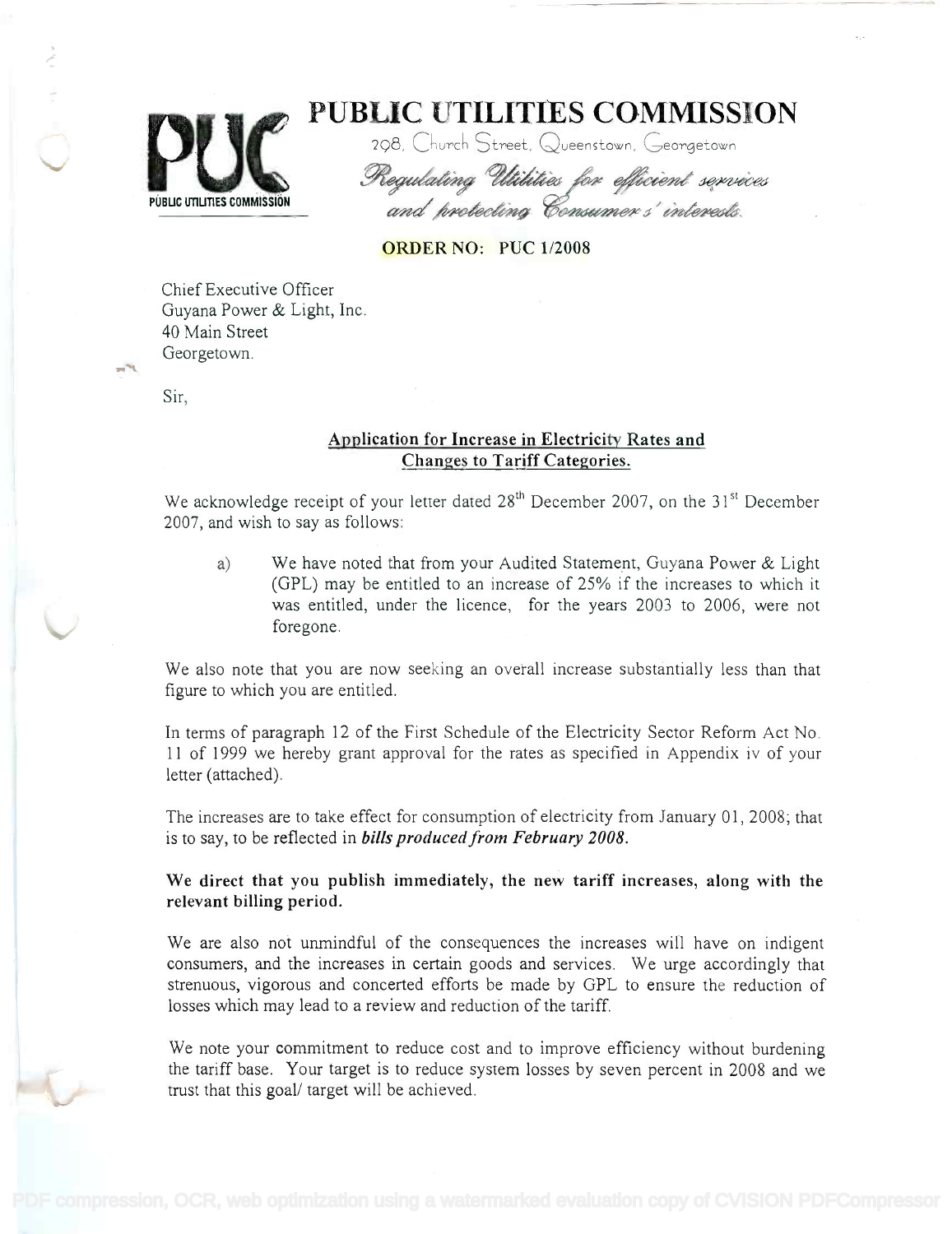We consider it unfair and unreasonable for GPL to announce an increase without giving due and adequate notice to consumers. The Commission recommends that three months is not an unreasonable period of time for consumers to be notified in order that they make the necessary adjustments in the use of electricity, and that you will in future give such adequate notice.

By the Commission; this 2<sup>nd</sup> day of January, 2008

Justice Prem Persaud **Badrie Persaud** John Caesar Maurice Solomon

Commissioner Commissioner

Chairman

Commissioner

 $\dots (Sgd.)\dots$ 

 $\dots\dots(Sgd.)$ 

 $\ldots$ . (Sgd.).

Telephone: 592 227 3293.

Fax: 592 227 3534

E-mail: chairmanpuc@solutions2000.net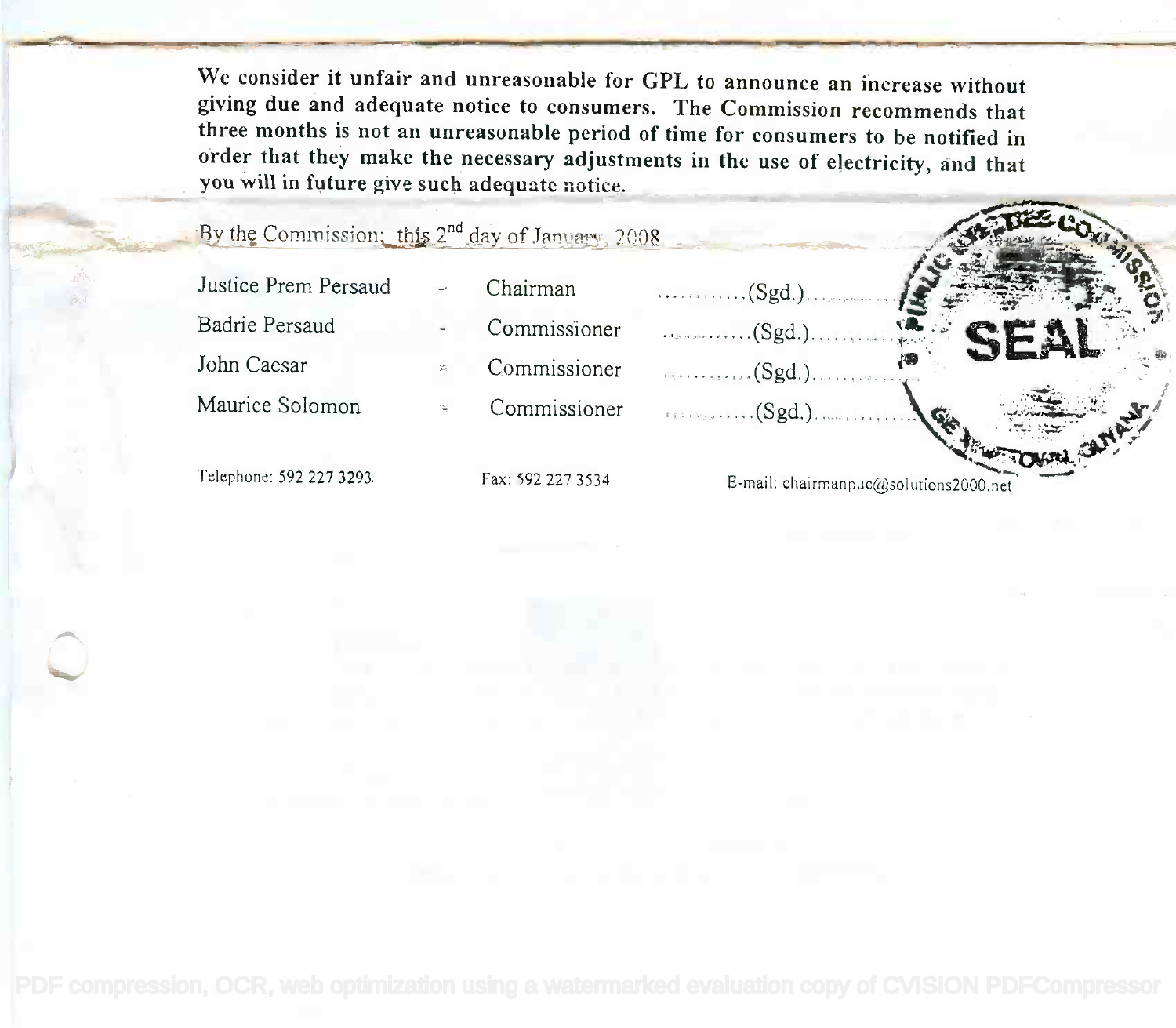## GUYANA POWER & LIGHT INC. Appendix iv

| <b>TARIFF</b>                                                                                               | <b>Basic Rates</b><br>Nov 2007<br>$\boldsymbol{G}\boldsymbol{S}$ | <b>Increase</b><br>$\%$ | <b>Basic Rates</b><br>Dec 2007<br>$\overline{GS}$ |
|-------------------------------------------------------------------------------------------------------------|------------------------------------------------------------------|-------------------------|---------------------------------------------------|
| <b>Tariff A – Domestic</b><br>Fixed charge per month-<br>lifeline.                                          | 339.01                                                           | 6%                      | 359.35                                            |
| Charge per kWH (75 kWh or<br>less per month)                                                                | 45.68                                                            | 6%                      | 48.42                                             |
| Fixed charge per mth - others                                                                               | 339.01                                                           | 9%                      | 369.52 韩州                                         |
| Charge per kWH (over 75<br>kWh per month)                                                                   | 49.34                                                            | 9%                      | 53.78                                             |
| <b>Tariff B - Commercial</b><br>Fixed charge per month                                                      | 2,258.12                                                         | 15%                     | 2,596.84                                          |
| Charge per kWh                                                                                              | 60.71                                                            | 15%                     | 69.82                                             |
| <b>Tariff C - Industrial</b><br>Demand charge per kVA per<br>month                                          | 1,611.18                                                         | 15%                     | 1,852.86                                          |
| Energy Charge (for monthly<br>consumption up to the sum<br>of 4,000 kWh plus 120 kWH<br>per kVA of billing) | 54.84                                                            | 15%                     | 63.07                                             |
| For additional kWH                                                                                          | 49.50                                                            | 15%                     | 56.93                                             |
| Minimum KVA per month                                                                                       | 80,559.00                                                        | 15%                     | 92,642.85                                         |
| <b>Tariff D</b> - Industrial<br>D. nand charge per kVA per<br>month                                         | 1,611.18                                                         | 15%                     | 1,852.86                                          |
| Energy Charge (for monthly<br>consumption up to the sum<br>of 4,000 kWh plus 120 kWH<br>per kVA of billing) | 52.53                                                            | 15%                     | 60.41                                             |
| For additional kWH                                                                                          | 47.17                                                            | 15%                     | 54.25 and ball                                    |
| Minimum KVA per month                                                                                       | 161,118.00                                                       | 15%                     | 185,285.70                                        |
| <b>Tariff E - Street</b><br>Lighting<br>Fnerov Charge ner kWH                                               | 46.39                                                            | 15%                     | 53.35                                             |